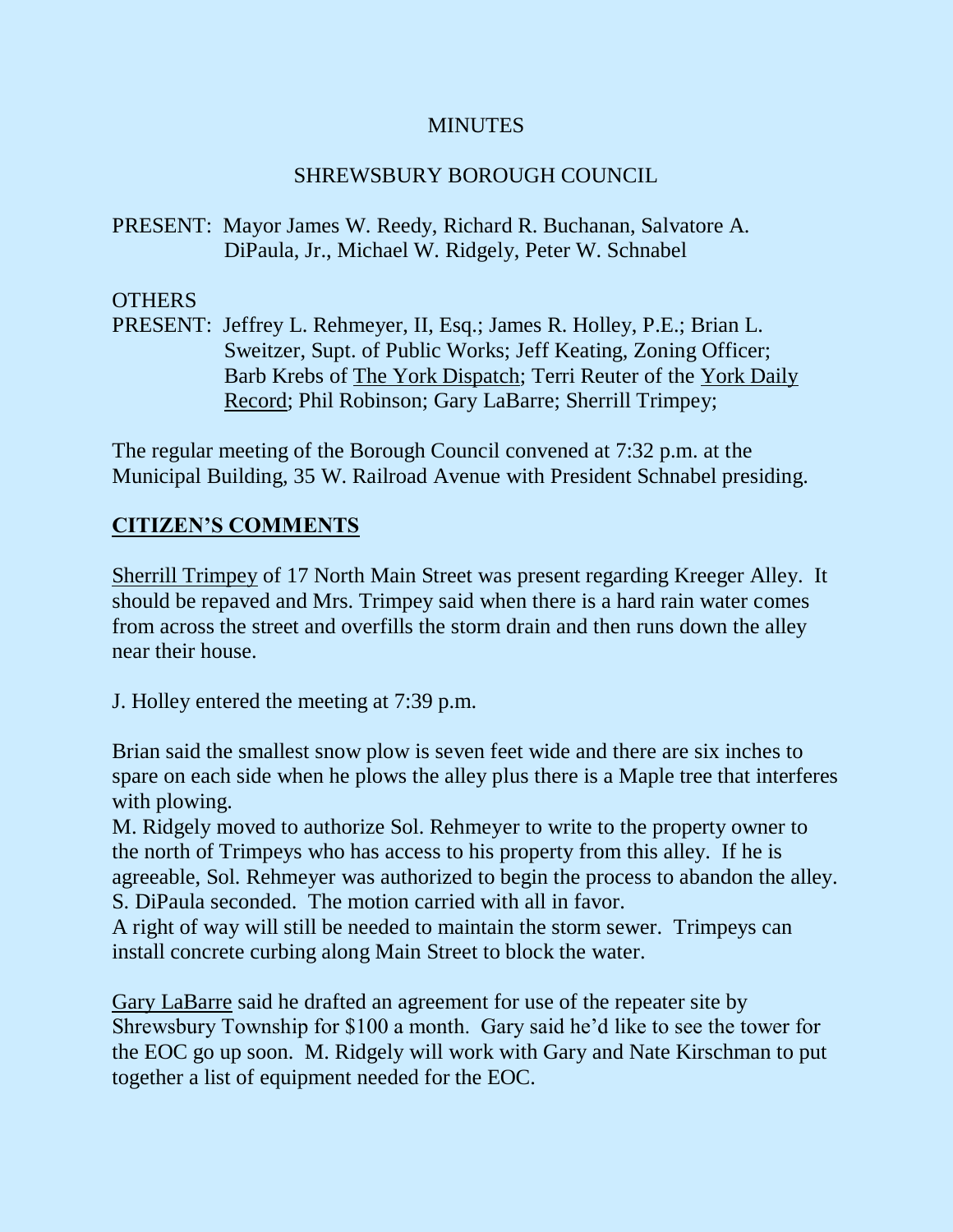# **APPROVAL OF MINUTES**

R. Buchanan moved to approve the minutes of the June 13, 2001 meeting. M. Ridgely seconded. The motion carried with all in favor.

# **APPROVAL OF EXPENDITURES AND REPORT OF ACCOUNTS**

M. Ridgely moved to approve the expenditures and report of accounts for June. R. Buchanan seconded. The motion carried with all in favor.

# **BILLS**

- Velda Nickell bookkeeping services for June 19.5 hours \$390.00
- James R. Holley & Associates, Inc. general engineering \$483.00; pavilion reconstruction \$372.00; streets \$104.73; sanitary sewer replacement \$170.24; wellhead protection \$300.50;
- Harry L. McNeal, Jr., Esq. Paul Jones zoning hearing \$963.00
- Geological Services, Inc. wellhead protection work \$510.00
- Murphy & Dittenhafer 5/1 through 5/31 \$531.10

R. Buchanan moved to approve payment of the above bills.

S. DiPaula seconded. The motion carried with all in favor.

# **SUBDIVISION AND LAND DEVELOPMENT BUSINESS**

### Covington Ridge

Sol. Rehmeyer said we could accept the right of way by ordinance and then turn it over to PennDOT. Dave Lipinski is working with PennDOT to see if they will take it over directly.

In the event PennDOT will not take the right of way directly, Sol. Rehmeyer was authorized to prepare and advertise the ordinance. Phil Robinson indicated S & A Homes will reimburse the Borough for the cost of the ordinance preparation and advertisement.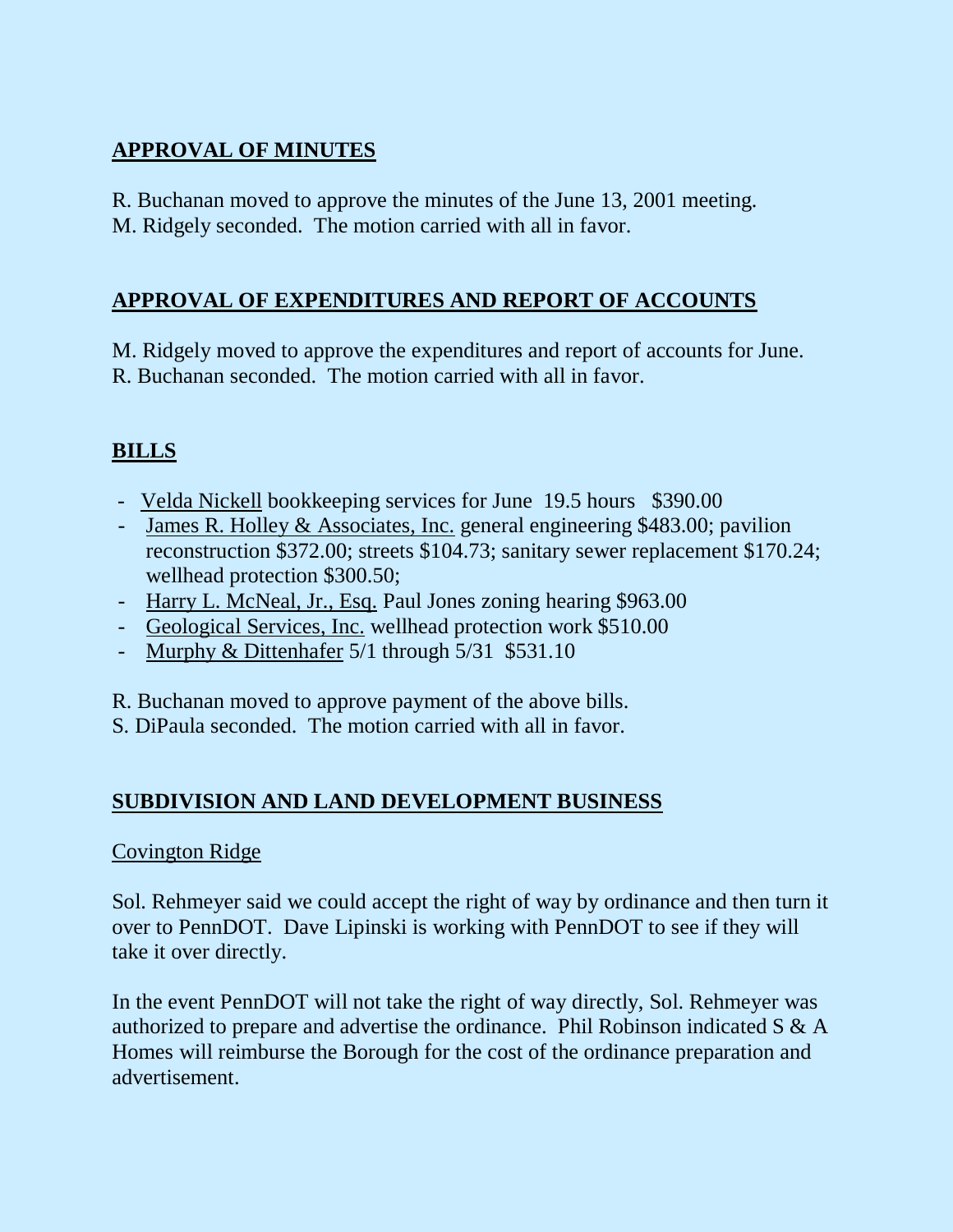Phil was also told that the final plan will be signed after the letter of credit is received by the Borough and the development agreement is signed by S & A Homes.

### **Zoning Officer** – Jeff Keating

The report for June is on file.

### **Water & Sewer** – Richard R. Buchanan

#### Sewer Maintenance

There has been \$18,840 worth of televising and cleaning of sewer lines in the last month. Monies from PLGIT will be used for the sewer main replacement.

#### Fencing at Trout Run and Deer Creek Generators

Brian is obtaining pricing on galvanized fencing to be placed around the generators; he will have prices next month.

R. Buchanan moved to authorize the installation of fencing at both generator sites at a cost not to exceed \$6,000.00. M. Ridgely seconded. The motion carried with all in favor.

#### Resolution Sewer Inspector

R. Buchanan moved to adopt the resolution authorizing the hiring of Elmer Wolf as the sewer ordinance compliance inspector hired by New Freedom Borough. M. Ridgely seconded. The motion carried with all in favor.

#### Valve Exerciser

Eng. Holley recommended the Borough exercise all of the water valves at least once a year. Brian said we have almost 200 valves. The exerciser would be of use during a water leak. Recently there was a water leak and seven valves had to be turned off instead of three. A six inch valve takes 16 turns to open and a ten inch valve takes 30 turns.

It was decided to discuss this at budget time.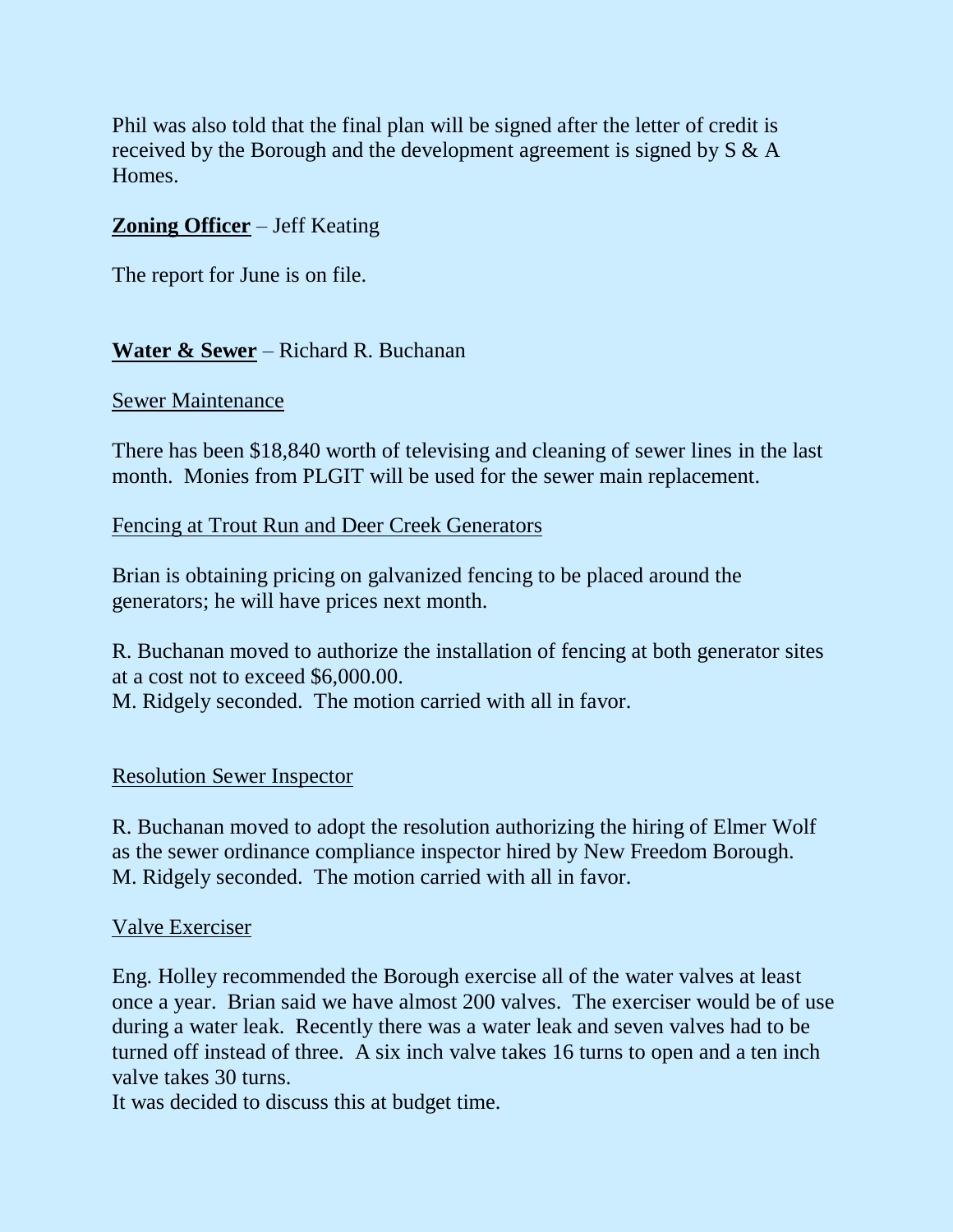### Water Rights of Ways

Brian will talk with Russ Edie and Sterling Martin about coming in to sign the water rights of ways.

R. Buchanan moved to authorize the signing of the rights of ways by the president and secretary.

S. DiPaula seconded. The motion carried with all in favor.

### **Public Roads and Lighting**

Intersection at W. Railroad Ave. and S. Main St.

The sight distance at this intersection was inspected by Brian Sweitzer and Chris Skoglind and it was determined the sight distance is more than adequate.

Paving behind Fire Company

Their paving project is on hold.

### Public Lands, Buildings and Finance – Michael W. Ridgely

#### Keeny Room Floor

A price was obtained to refinish the wooden floor by Gordon Myers at \$1,675.00. It's been seven or eight years since the last refinishing. This will fall under routine maintenance.

#### Window Treatments

Prices were obtained for window treatments for the 20 windows in the Council meeting room and Borough offices.

M. Ridgely moved to accept the bid of \$2,375.00 for a Sheerweave blind with a springless clutch roller from Tioga Mill Outlet Stores. R. Buchanan seconded. The motion carried with all in favor.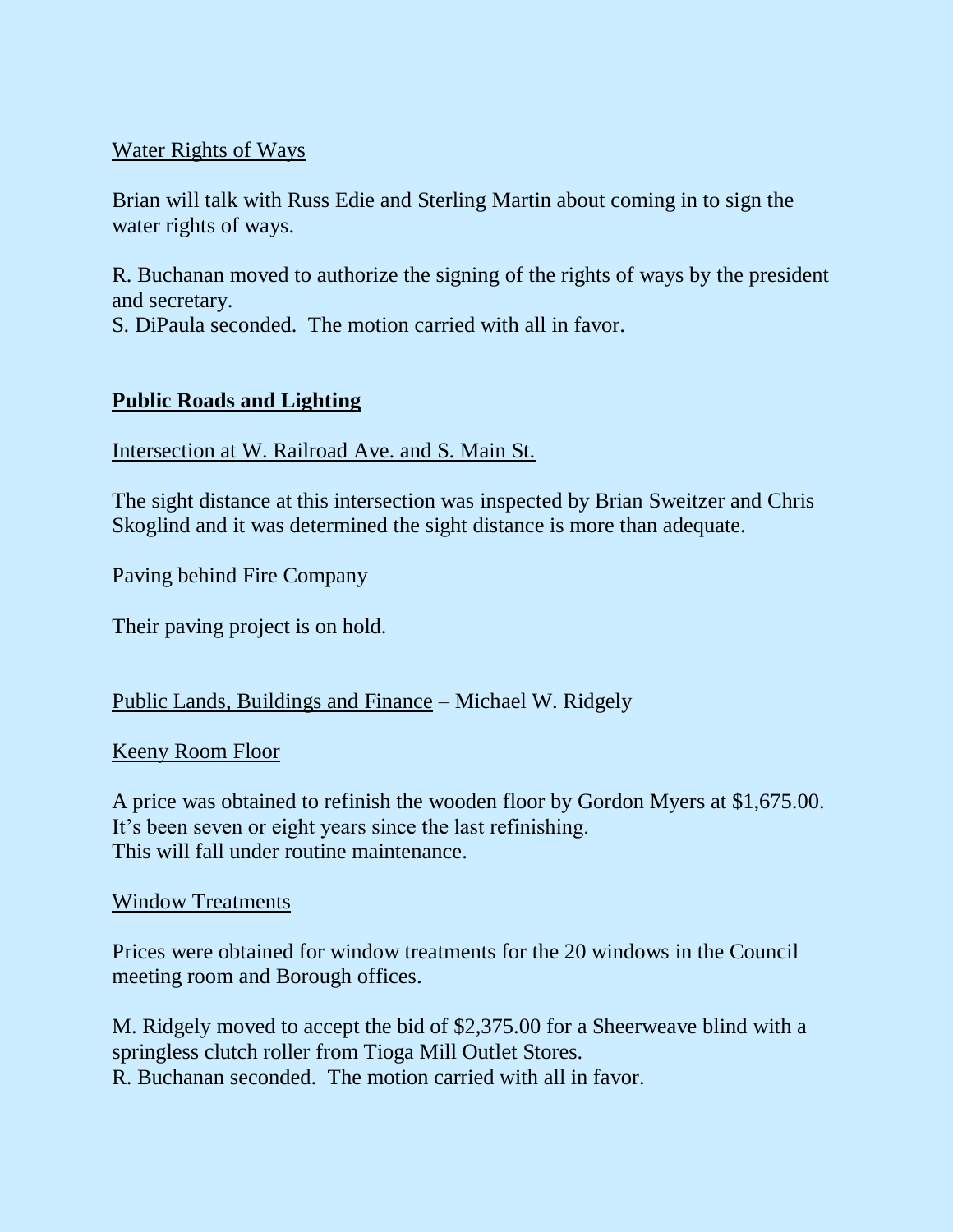### Cleaning Service

A price was obtained for a four-person cleaning crew with a supervisor for four hours of cleaning once a week at \$48.50.

M. Ridgely moved to accept the proposal of \$48.50 for the once a week cleaning. R. Buchanan seconded. The motion carried with all in favor with S. DiPaula abstaining due to a conflict of interest.

### Excessive Air Conditioning Noise

M. Ridgely stated new ductwork has been ordered but there are several unknowns in the correction of the excessive noise problem. He is suggesting a meeting be set with the engineer, architect and contractor to discuss the problem and the holding of the final retainage (\$32,000.00) and to discuss who is paying to correct the problem.

Sol. Rehmeyer was directed to send a letter to the parties involved.

### Pavilion

The pavilion will be ready for the first reunion this Saturday.

### Lot Along West Forrest Avenue

M. Ridgely stated he received a call from realtor Mike Smelgus who stated he does have a builder who would be interested in purchasing the lot. He needs to respond as to a ballpark value for the lot.

### Open House

M. Ridgely will be setting up the open house for sometime in September.

### **ENGINEER'S REPORT**

### Presidential Heights Water Meters

The meters cannot be read with our touchread system. Cornerstone Development was told we need to be able to read the meters that York Water Company installed.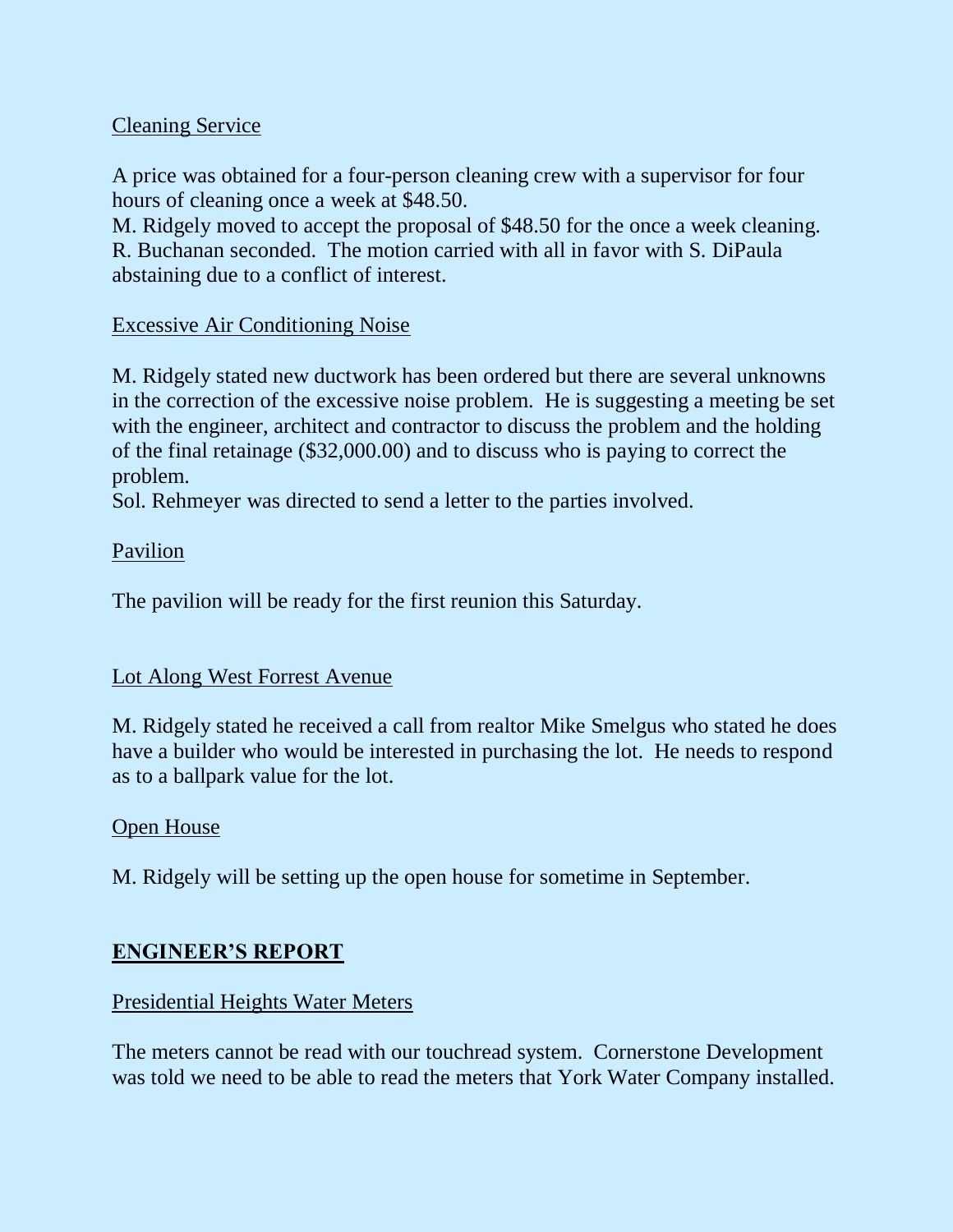To date, 16 units are occupied and we still cannot read the meters. York Water will be sending us readings so we can bill for the  $2<sup>nd</sup>$  quarter.

Brian said Bill from L/B Water said he believes an adaptor can be installed. If we can't get this matter resolved, these sewer customers will be put on a flat rate billing.

#### Scout House Roof

The flat roof is in need of repair. A price was obtained from  $D \& D$  Scarborough at \$37,000 to build the roof up to a peak and to repair some other damage done by water.

This will be discussed at budget time.

# **SOLICITOR'S REPORT**

Pinnacle Towers Land Lease Agreement

The lease agreement was signed.

#### Allied Trailers Sales and Rentals

Sol. Rehmeyer spoke with the attorney for Allied Trailers to discuss a possible settlement for the additional costs spent by the Borough due to the mold contamination.

### Southern York County Library

The grant application was signed by Pete and submitted back to the library board.

### 102 North Highland Retaining Wall Issue

A letter was sent to the property owner that the Borough will not be liable should the stone wall be damaged by the Borough during snow plowing or otherwise.

### **Public Safety, Welfare and Personnel**

Brian Copp has received his water license.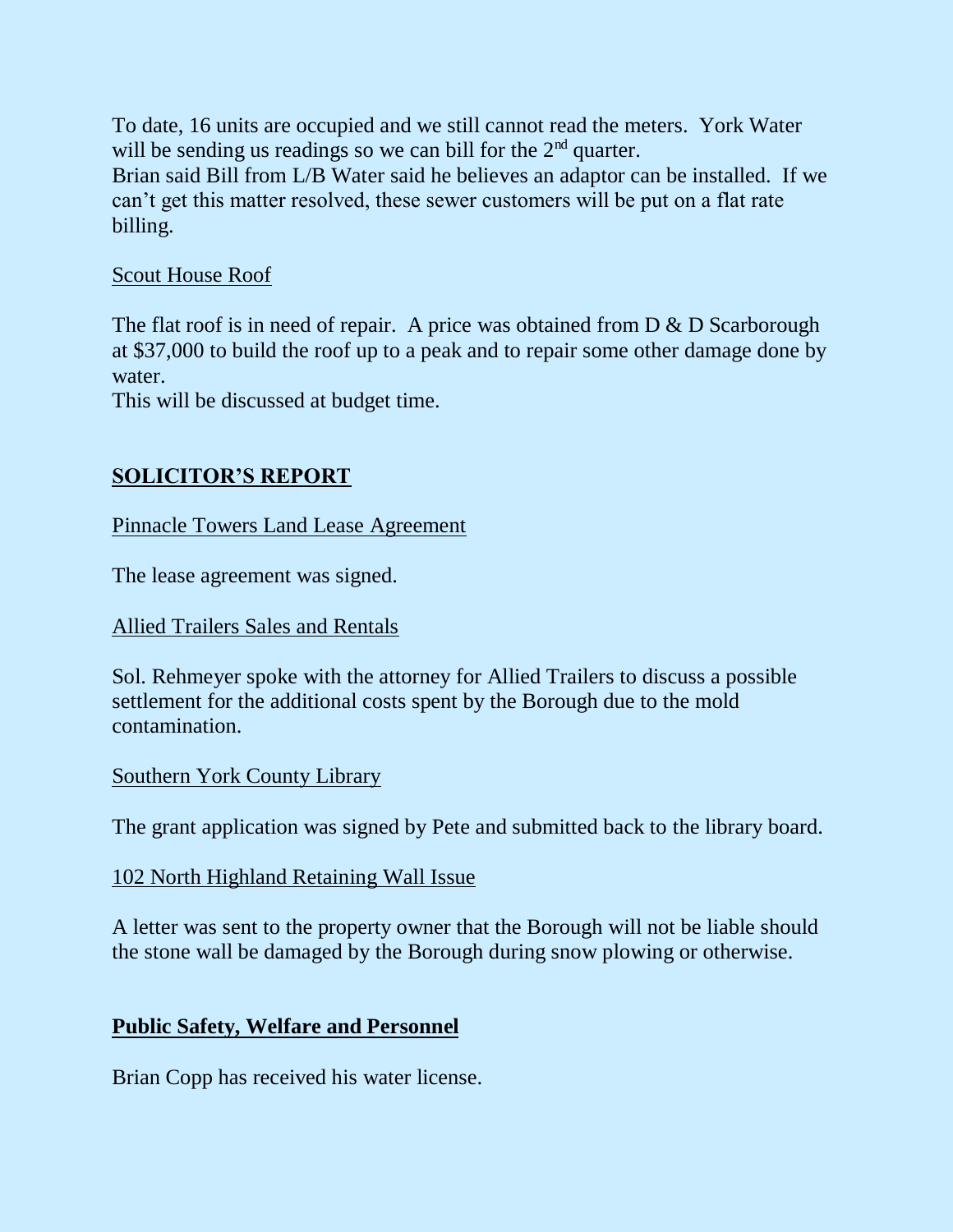### **Secretary's Report** – Cindy L. Bosley

#### Emergency Pre-emption

The emergency pre-emption at Market Square has been installed and was tested by the fire company.

#### Insurance Meeting

C. Skoglind and E. Stoley will be meeting with the Borough's insurance agent on August 1 to review the cost comparisons.

### **York Area Earned Income Tax Bureau**

#### **Recreation/Regional Recreation**

### **Planning Commission/Regional Planning Commission**

Council was provided with a copy of the Borough's Planning Commission agenda.

### **Southern Regional Police** – Richard R. Buchanan

Buck said the police commission did not meet last week due to the holiday. There has been a lot of vandalism. The retirement party for Gene Wolf was wellattended.

#### **UNFINISHED BUSINESS**

#### **OTHER BUSINESS**

### **COMMUNICATIONS**

A note was received from Gene Livermore asking for help in the concession stand at the park on July 22.